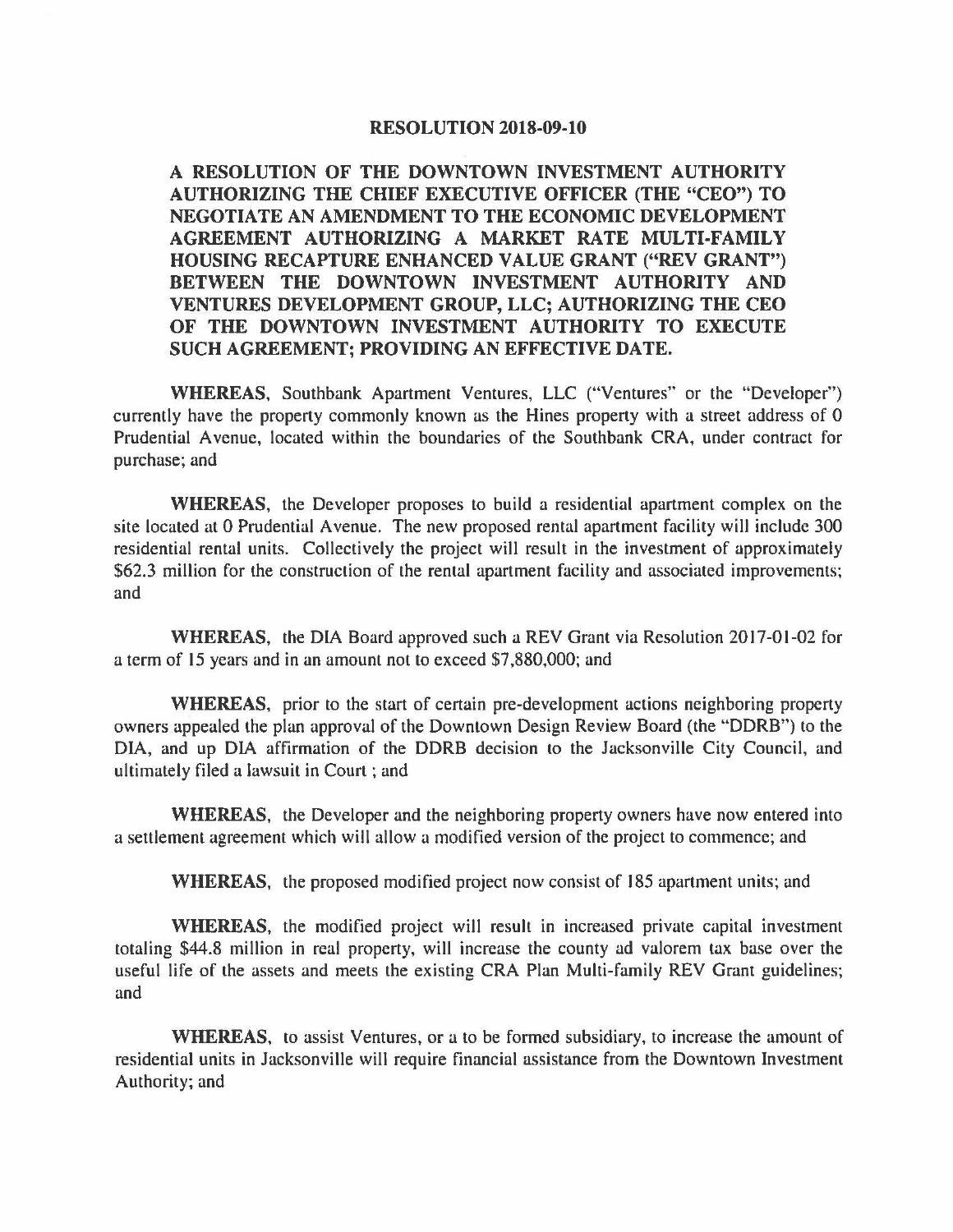## RESOLUTION 2018-09-10 PAGE 2 OF 3

**WHEREAS,** to assist Ventures, or a to be formed subsidiary, to increase the amount of residential units in Jacksonville the DIA determines the entire Southbank CRA to be a Strategic Housing Area as defined in the BID Plan; and

**WHEREAS,** the Downtown Investment Authority ("DIA") is authorized per section 55. l 08 *Economic Development* of the City Ordinance Code, to utilize the Tax Increment Finance District Trust Funds to foster the redevelopment of the Downtown Southbank Community Redevelopment Area; and

**WHEREAS,** the Downtown Investment Authority ("DIA") is authorized per section 55. !08(8)-(9)(b) *Economic Development* of the City Ordinance Code, to implement the BID Plan, grant final approval of redevelopment agreements, without further action of Council, in furtherance of the BID Plan; and

**WHEREAS,** DIA is proposing a REV Grant up to 75% of the incremental increase in the county portion of ad valorem taxes generated from their proposed private capital investment of up to \$44.8 million for Twenty (20) years not to exceed \$7,810,000; and

**WHEREAS,** the REV Grant annual payments will be funded through the Southside Tax Increment Finance District Trust Fund; and

**WHEREAS,** the proposed City of Jacksonville REV Grant incentive is a material factor in assisting Ventures, or a to be formed subsidiary, to expand its residential rental capacity in Jacksonville within the Southbank of downtown, NOW THEREFORE

**BE IT RESOLVED, by the Downtown Investment Authority:** 

**Section 1.** The DIA finds that the recitals set forth above are true and correct and are incorporated herein by this reference.

**Section 2.** Authorizing the CEO to negotiate an amendment to the Economic Development Agreement, authorizing the REV Grant as described above.

**Section 3.** Authorizing the CEO of the Downtown Investment Authority to initiate legislation before the Jacksonville City Council for approval of said agreement subject to the terms as described above.

**Section 4.** Authorizing the CEO of the Downtown Investment Authority to execute said agreement subject to the terms as described above.

**Section 5.** This Resolution, 2018-09-10, shall become effective on the date it is signed by the Chair of the DIA Board.

[SIGNATURES ON FOLLOWING PAGE]